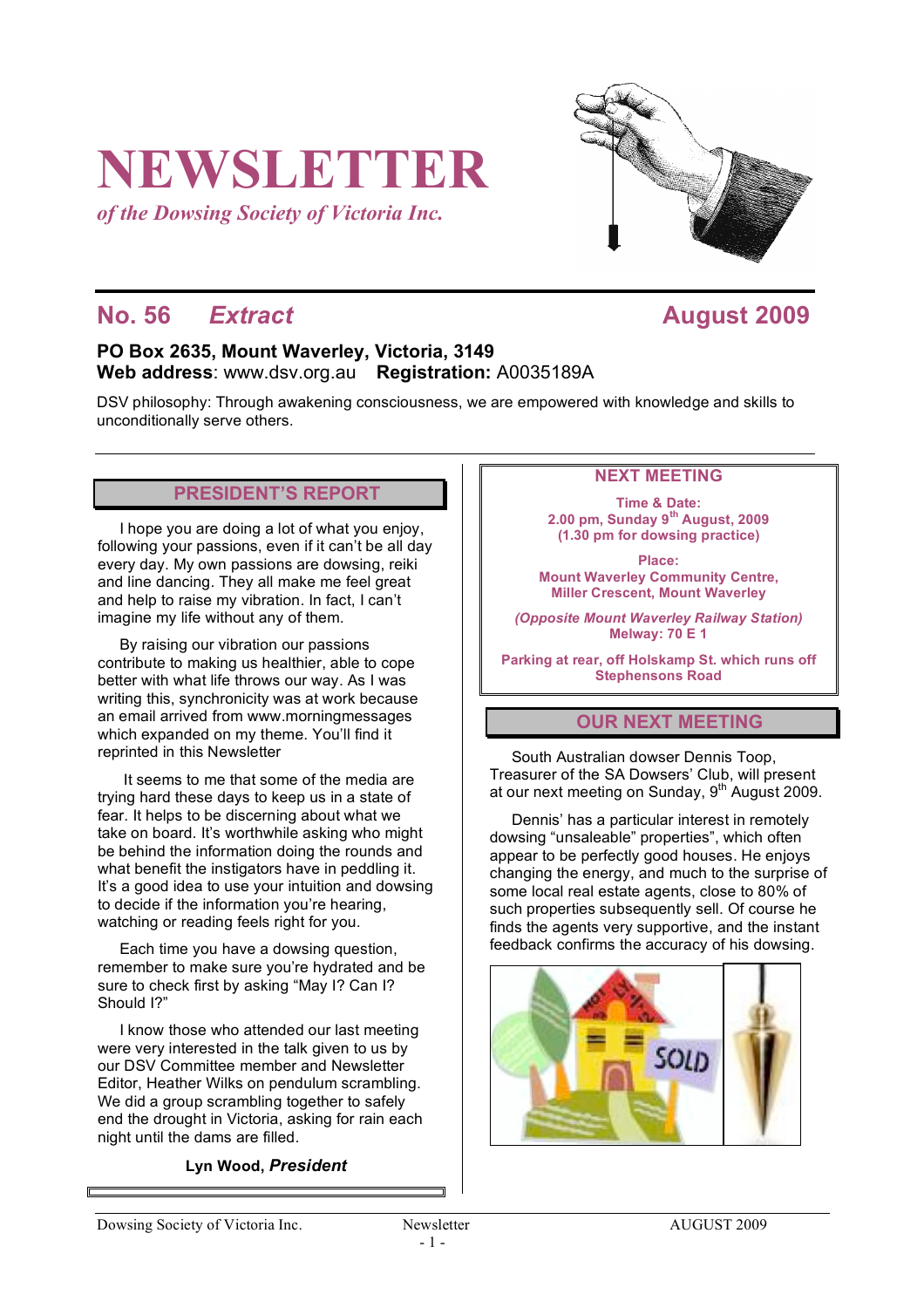# **Aetheric Energy Devices** and Dowsing Tools



**Charles D. Cheesman** PO Box 630, Mornington, Victoria, 3931, Australia Ph: 613 5977 1222 Fax: 613 5977 1333 Mob: 0412 038 193 www.aethericconnections.com.au

# **OUR LAST MEETING**

*By Heather Wilks, DSV Committee Member and Newsletter Editor.*

As part of my presentation on pendulum dowsing on 21<sup>st</sup> June, I screened a portion of Raymon Grace's DVD, *"Healthy Body & Mind"*.



It was a good opportunity to lead everyone in some group pendulum dowsing. The intention was set to attract sufficient rain to overcome Victoria's serious drought conditions. The emphasis was to bring some gentle soaking rain in a safe way for the needs of the people, land and animals, with overnight falls to fill our parched dams.

Fortunately there has been an increase in the rain fall, although we're quite a way off filling those dams.



# **MY JOURNEY INTO MAP DOWSING.**

*By Fred Ward, DSV Vice-President*

It all started with a telephone call from a chap in Darwin who made a hobby of finding pieces of wartime aircraft (not full bodied craft) which in some way or another had come to grief in the swamps, mangroves and crocodile infested creeks in Arnhem Land to the west of Adelaide River, a vast area of Northern Australia.



*Fred Ward, DSV Vice-President*



# **Reiki-Sekh'm Workshops**

Learn vibrational healing with Reiki-Sekh'm for ongoing benefits with **BERNADETTE SAULENIER** Crystal Heart Reiki-Sekh'm Teacher

> Call (03) 9763 8240 or visit www.crystalheartsanctuary.com



5 Wattlebird Way Healesville Vic 3777 PO Box 657 Healesville Vic 3777 Phone: (03) 5962 6973 or 0411 485 098 Email: maryjward@bigpond.com puresound33essences@bigpond.com www.puresoundessences.com

What did I learn from this exercise? Map dowsing is fun - especially if you have a way to verify your accuracy later. And, it's better to leave the work for a few days and return to check what you have done. I feel this may have made my results even more accurate.